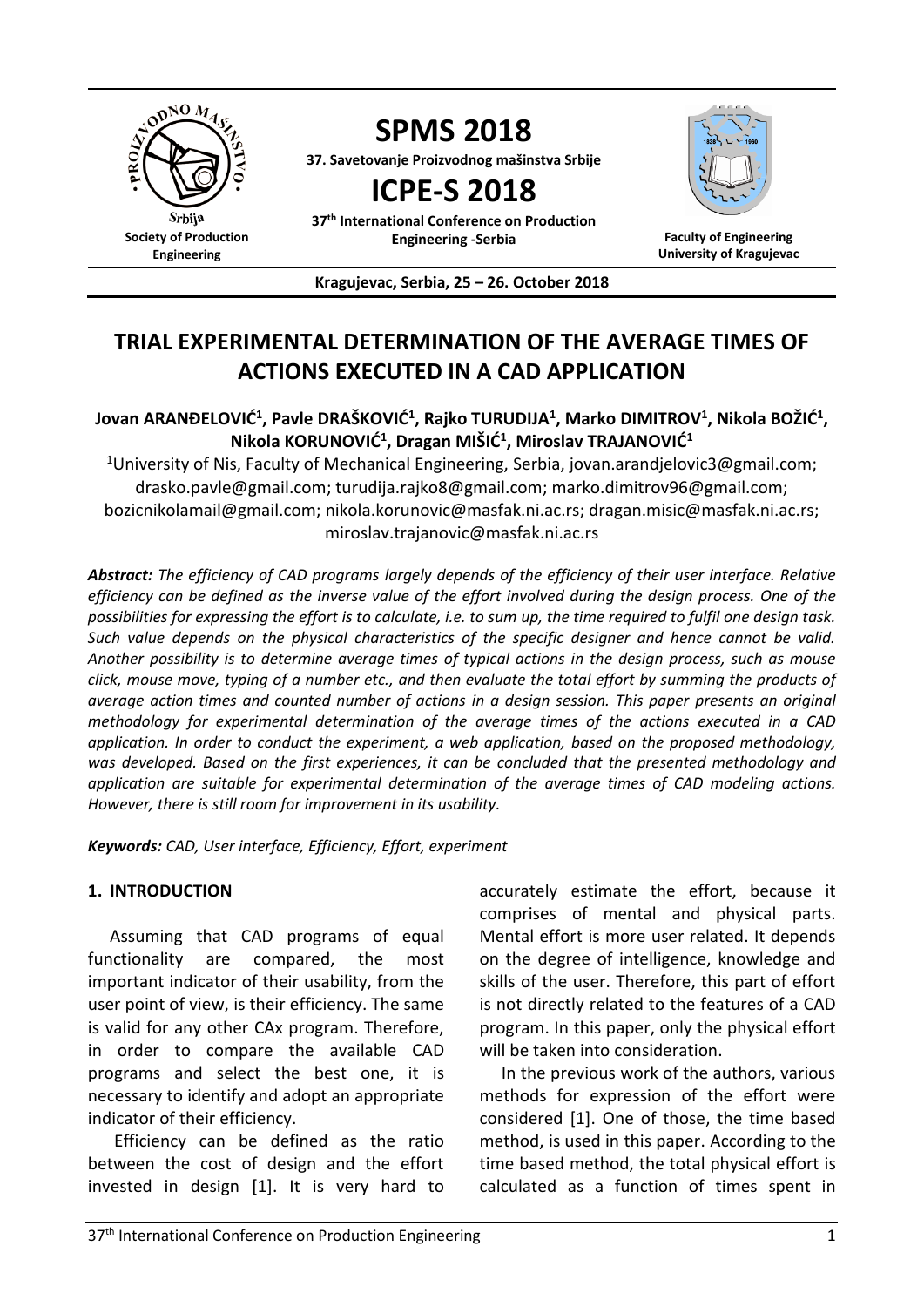performing of the particular user actions during the design process. Those actions include mouse movements, typing on the keyboard and mouse clicks. Again, those times are user dependent. In order to express the efficiency of a CAD program independently of its user, it is necessary to evaluate the average times for typical actions that users perform during interaction with CAD programs.

This paper presents the first trial results of the experiment whose aim was to evaluate average times of aforementioned actions, performed using mouse and keyboard. To accomplish this task, a web-based application was developed. Using this application, the times corresponding to typical user actions were measured. The home page of this application is presented in figure 1.

The obtained data were statistically processed in order to obtain the average values of action times.

In the next chapter, the Time based approach for estimation of physical effort is presented. Chapter three presents the results and finally, in chapter four, some conclusions and recommendations for future work are given.

Aplikacija za merenje parametara interakcije sa korisničkim interfejsom računara

Na raspolaganju su različiti testovi koji će nam pomoći da odredimo prosečne karakteristike korisnika tokom unosa podataka.

Aplikaciju mogu da koriste samo registrovani i prijavljeni korisnici. Molimo vas da se registrujete, a onda i prijavite.

Spisak testova je prikazan ispod. Izaberite test koji želite da sprovedete i pratite uputstva.

pomoćnog tastera.

Vreme potrebno za izbor

# **Testovi**

Brzina pomeranja miša.







Vreme potrebno za izbor dva

Vreme potrebno za unos teksta.







Vreme potrebno za naizmeničan izbor tastera miša.







**Figure 1.** Home page of the application for measuring times of actions

# **2. TIME BASED APPROACH TO DETERMINE PHYSICAL EFFORT OF DESIGN**

As elaborated in [1], relative efficiency is defined as the inverse value of total effort:

$$
Er = \frac{1}{E} \tag{1}
$$

and total effort is (E) expressed as the sum of particular efforts:

$$
E = C + S + L + K + M + T \tag{2}
$$

where C, S, L, K, M and T represent particular efforts related to mouse clicks, wheel scrolls, left hand keystrokes, usual keyboard typing, mouse movements and movement of the hand from mouse to keyboard, respectively.

Various methods for calculation of particular efforts were explored in [1]. One of those, the time-based approach, was used in this study for its simplicity and effectiveness. Compared with the definition given in [1], the method is slightly modified in the part that relates to calculating the particular effort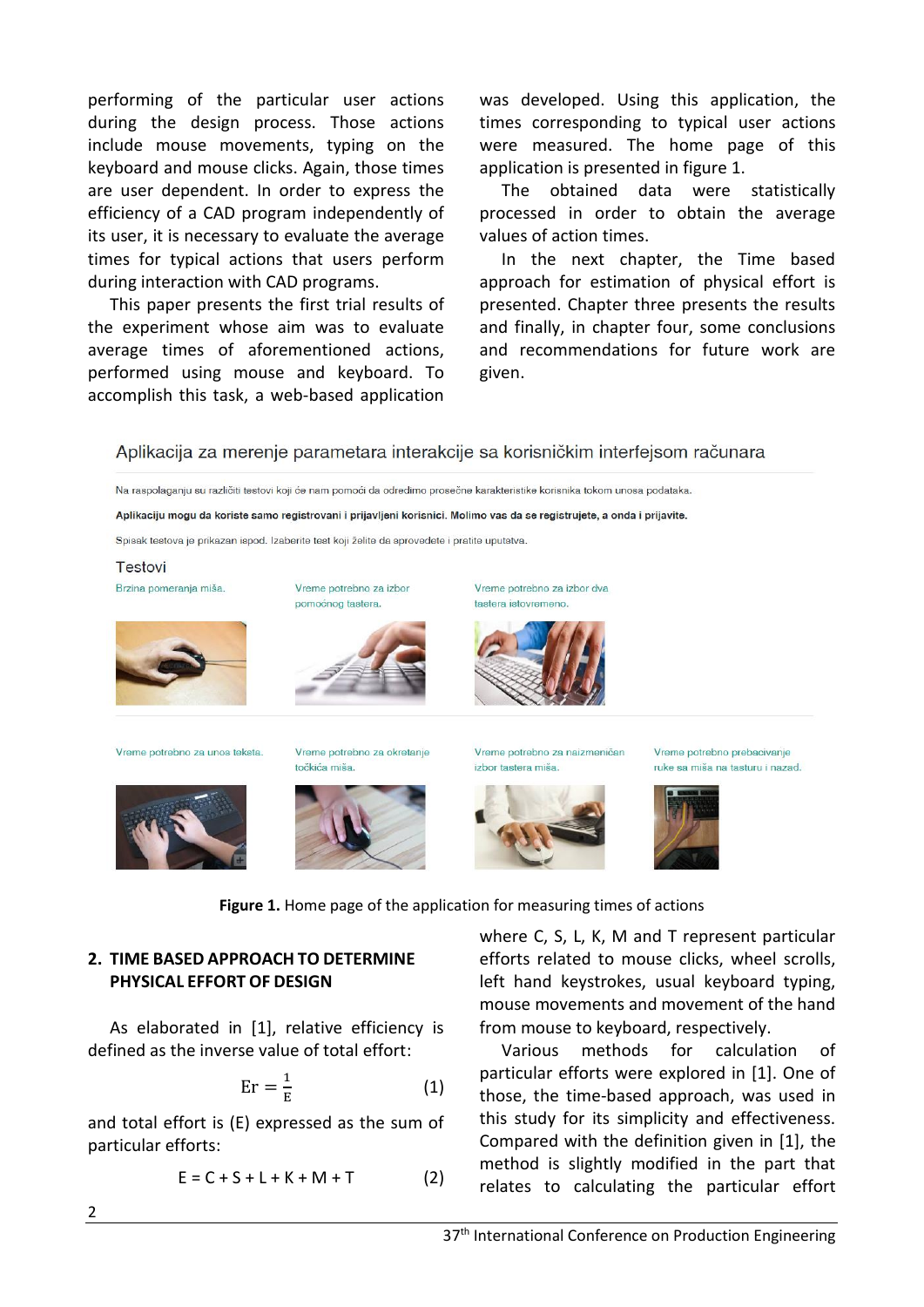required to execute mouse clicks. This particular effort is split into partial efforts related to right, left and middle mouse clicks, as the latest experience showed that the times needed to perform these clicks were typically different, regardless of the user. Therefore, instead of (2), the following equation is used:

$$
E = C_L + C_R + C_M + S + L + K + M + T
$$
 (3)

where  $C_L$ ,  $C_R$  and  $C_M$  are particular efforts related to left, right and middle mouse clicks, respectively.

The main assumption of the time based approach is that the effort is proportional to the total time required for the completion of the design process. The particular efforts, as well as the total effort, are expressed in time units, i.e. seconds. Each particular effort is calculated as the product of the average time needed to perform a specific action and number of specific actions in a design session. To make the calculations as independent from the specific user and computer hardware as possible, the average times are obtained using statistical methods. The calculations rely on an auxiliary experiment, involving a large number of users of different characteristics (age, gender, left-handed or right-handed people etc.), each of them using different hardware. Combining the experimental and statistical methods the following average times are obtained:

 $t_{cl}$  – the average time required for one left click

 $t_{cr}$  – the average time required for one right click

 $t_{cm}$  – the average time required for one middle click

 $t_s$  – the average time required for mouse wheel scroll,

 $t<sub>l</sub>$  – the average time required for left hand keystrokes (ctrl, alt, left side shift and esc),  $t_k$  – the average time required for typing with both hands,

 $t_m$  – the average time required for mouse movement together with hand and  $t_t$  – the average time required for hand transfer from mouse to keyboard or vice versa.

Particular efforts related to various types of action are calculated using equations  $(5 - 12)$ . For example, the particular effort (time) that corresponds to the left mouse clicks is calculated as:

$$
C_{L} = \sum_{i=0}^{i=cl} t_{cl}
$$
 (5)

where  $t_{cl}$  is the average time required for one left mouse click and "c" is the number of left, right and middle mouse button clicks. In the same manner, the particular efforts for the rest of the actions are defined as:

$$
C_R = \sum_{i=0}^{i=cr} t_{cr} \tag{6}
$$

$$
C_M = \sum_{i=0}^{i=\text{cm}} t_{\text{cm}} \tag{7}
$$

$$
S = \sum_{i=0}^{i=s} t_s
$$
 (8)

$$
L = \sum_{i=0}^{i=1} t_i
$$
 (9)

$$
K = \sum_{i=0}^{i=k} t_k
$$
 (10)

$$
M = \sum_{i=0}^{i=m} t_m
$$
 (11)

$$
T = \sum_{i=0}^{i=t} t_t
$$
 (12)

where cr, cm, s, l, k, m and t are numbers of right clicks, middle clicks, scrolls, left hand keystrokes, both hand typing occurrences, mouse movements and hand transfers recorded in a CAD modelling session, respectively.

As already mentioned, the total effort is calculated as in equation (3), with the unit of E being the second.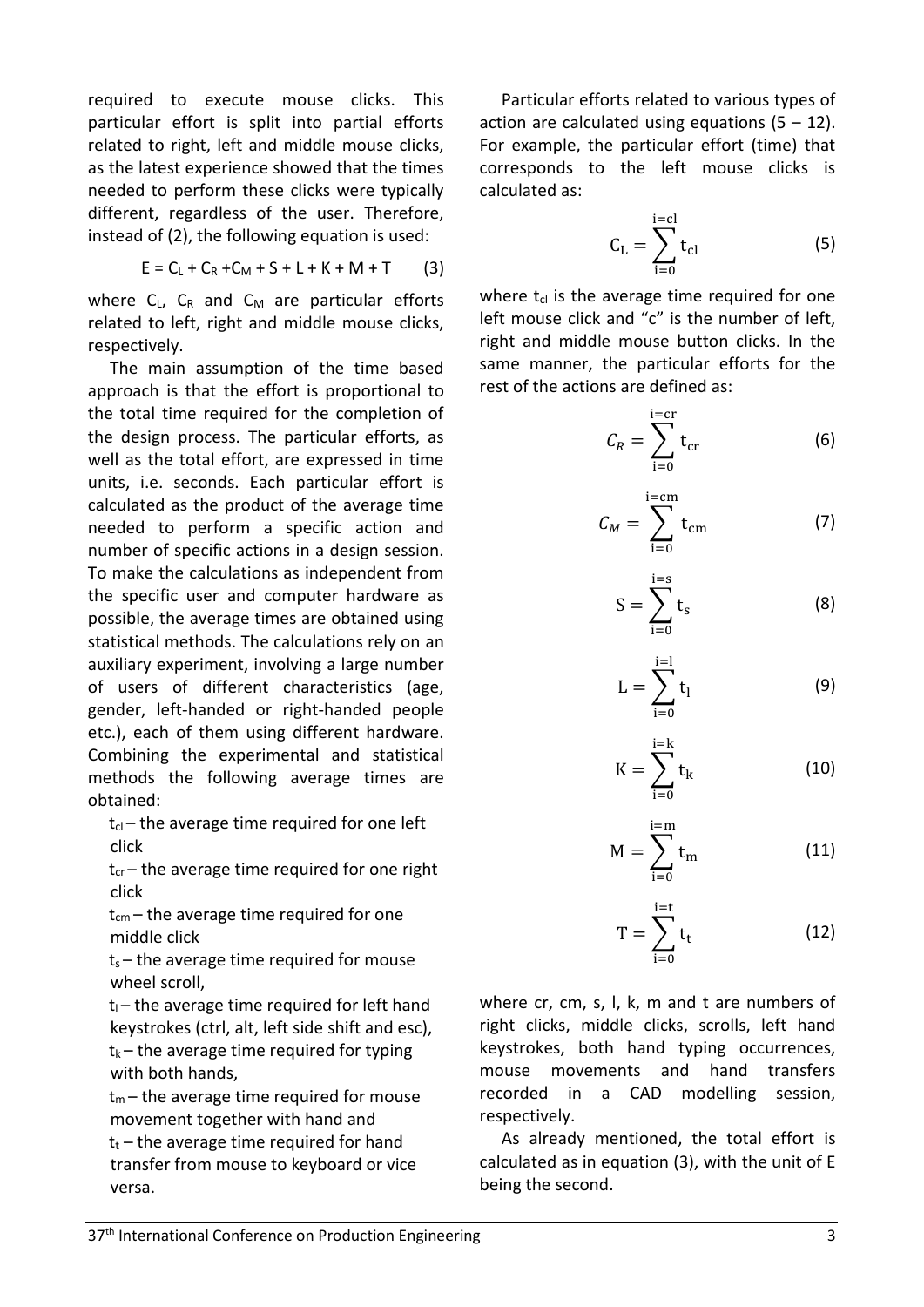### **3. RESULTS**

# **3.1 Time for left, right and middle mouse button clicks**

The goal of this application module is to determine the mean time required for one left, right o middle mouse click. After the test has been initiated, the message is shown containing the name of the mouse button to be pressed. The first mouse button to be clicked is determined by random selection. If the user selects the correct button, a message about the selection of a new button is displayed. Selection of the left, rather than the right or middle mouse button, is required much more frequently. Thus the number of left clicks in a test is proportionally larger. The test lasts for 30 seconds.

Those data that deviated from the average value by 500% were considered to be irregular. Also, users who have incorrectly reported the year (for example year: 5) and users who did not perform the test for 30 seconds were excluded from calculations. The extreme values of time usually appear at the start of the test. This is probably due to the fact that the user need some time to understand how the application works. Also, another cause of extreme values is the lack of user concentration, most frequently caused by: message on the phone, conversation with another person, not watching the command display or continuous clicking on the left mouse button.

**Table 1.** Statistical results for left mouse button clicks

| Number of people tested         | 77        |
|---------------------------------|-----------|
| Total number of left clicks     | 11 243    |
| Number of discarded clicks      | 212       |
| Number of accepted clicks       | 11031     |
| Age range                       | $18 - 64$ |
| Number of females tested        | 23        |
| Number of males tested          | 54        |
| Average time for left click (s) | 0,351     |
| Standard deviation              | 0.107     |

**Table 2.** Statistical results for right mouse button clicks

| Number of people tested         | 79        |
|---------------------------------|-----------|
| Total number of right clicks    | 1240      |
| Number of discarded clicks      | 31        |
| Number of accepted clicks       | 1209      |
| Age range                       | $18 - 64$ |
| Number of females tested        | 24        |
| Number of males tested          | 55        |
| Average time for right click(s) | 0,641     |
| Standard deviation              | 0,158     |

**Table 3.** Statistical results for middle mouse button clicks

| Number of people tested           | 77        |
|-----------------------------------|-----------|
| Total number of middle clicks     | 641       |
| Number of discarded clicks        | 13        |
| Number of accepted clicks         | 628       |
| Age range                         | $18 - 64$ |
| Number of females tested          | 22        |
| Number of males tested            | 55        |
| Average time for middle click (s) | 0,877     |
| Standard deviation                | 0,199     |

From above tables it can be seen that the time needed for the left click is much less than the time required for the right and middle click on the mouse. The time that an average user needs to click on the right mouse button is typically two times longer than the time he needs to perform the left click, while the time needed for middle mouse click is three times longer. Years and gender of user also affect the average time of click, which will be described elsewhere.

### **3.2 Time for mouse wheel scroll**

This test implies scrolling of the text that is displayed in a separate text box. When scrolling the mouse, the number of rotating steps of the mouse wheel per second is measured. The text should be scrolled in both directions. The test lasts 10 seconds.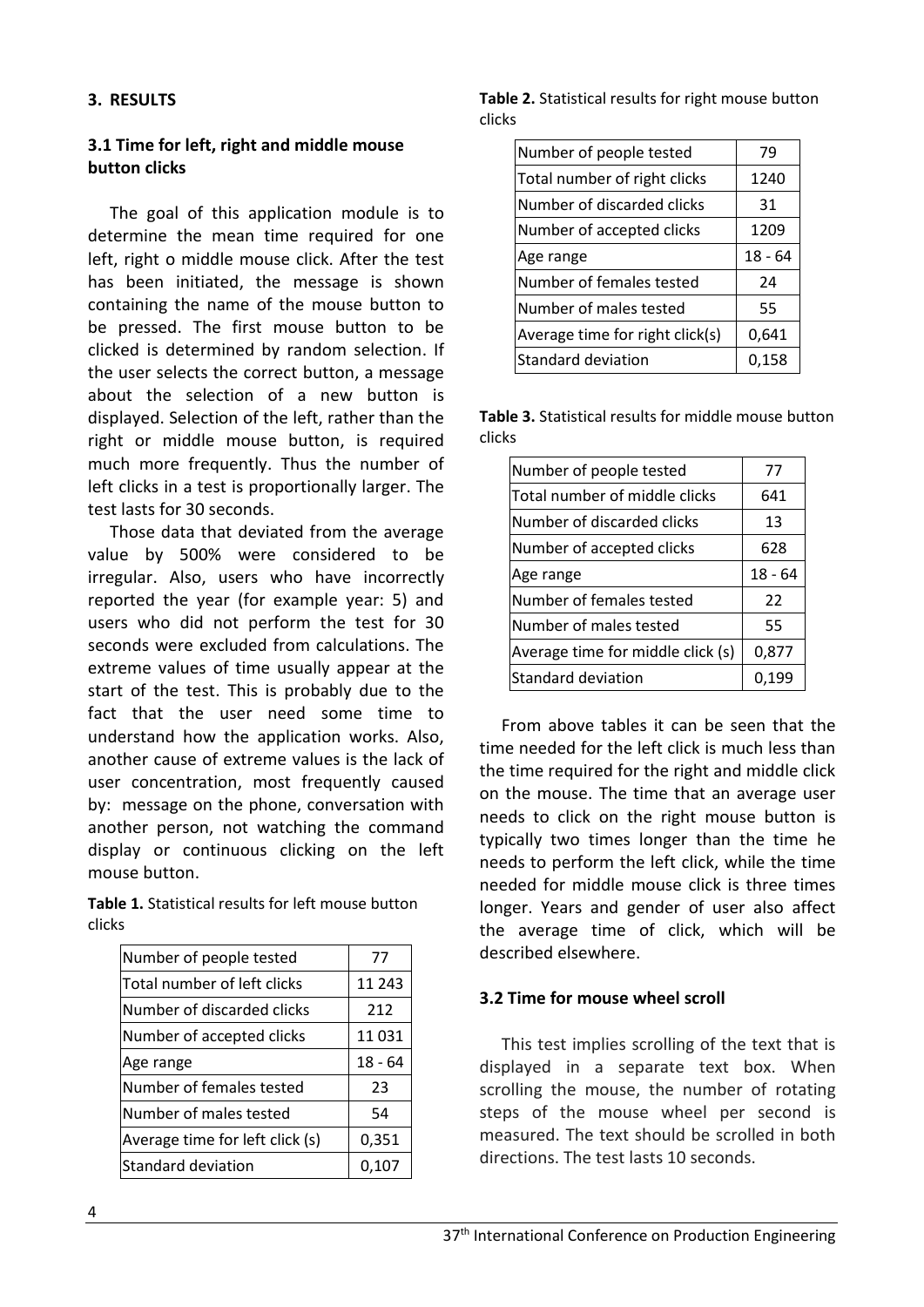The goal is to calculate the average time required for one rotating step.

| Number of people tested              | 87       |
|--------------------------------------|----------|
| Total number of samples              | 87       |
| Number of the rejected samples       | 3        |
| Number of the accepted samples       | 84       |
| Total number of wheel scrolls        | 13648    |
| Number of discarded scrolls          | 66       |
| Number of accepted scrolls           | 13582    |
| Age range                            | 18-64    |
| Number of females tested             | 24       |
| Number of males tested               | 63       |
| Average time for one scroll step (s) | 0.080173 |
| Standard deviation                   | 0.050922 |

**Table 4.** Statistical results for mouse wheel scroll

This test needs to be improved because it does not correspond to the real use of the mouse wheel during the scroll. In a revised test, the user should scroll up to strictly specified lines of text. Now the scrolling goes back and forth, without paying attention to cursor positioning precision.

### **3.3 Time for left hand keystrokes**

This test is used for determining average time needed for pressing one keystroke on the keyboard with left hand. Buttons that are used are: Alt, Ctrl, Shift, Esc. By random principle the program displays the button that has to be pressed. When the test starts, program displays the first key, and only when user presses a correct key, the next key is shown. The test is 30 seconds long.

#### **3.4 Time for combination of keystrokes**

Within this test, users were asked to simultaneously press one of the auxiliary keys (Ctrl, Shift or Alt) in combination with a key representing a letter (for example, Ctrl+X, Alt+O, etc.). Upon starting the test, a combination of keys (also known as keyboard shortcuts) that are meant to be selected by the subject is displayed in a specified space. If the subject inputs the designated combination successfully another combination is displayed and so on. As in previous cases, the combinations are chosen randomly, and the time required to enter the corresponding combinations is measured. The test lasts for 30 seconds.

| Number of people tested              | 90    |
|--------------------------------------|-------|
| Total number of left hand keystrokes | 2612  |
| Number of discarded keystrokes       | 21    |
| Number of accepted keystrokes        | 2591  |
| Age range                            | 14-66 |
| Number of females tested             | 25    |
| Number of males tested               | 65    |
| Average time for one keystroke (s)   | 0,999 |
| Standard deviation                   | 0,492 |

**Table 5.** Statistical results for left hand keystrokes

During the analysis of this test, all recorded instances of keystroke combinations with a duration time greater than a fivefold value of the average time were discarded. We believe that these occurrences of longer time intervals (which were discarded) were caused due to subjects being distracted by various unforeseen elements, such as: phone calls, communication with other users, etc.

In this test we had eighty six right handed participants and one left handed participant. Because of a lack of representation of left handed subjects, we will not be making any comparisons with this criterion.

**Table 6.** Statistical results for combination of keystrokes

| Number of people tested                        | 86     |
|------------------------------------------------|--------|
| Total number of combined keystrokes            | 1304   |
| Number of discarded keystrokes                 | 19     |
| Number of accepted keystrokes                  | 1285   |
| Age range                                      | 19-64  |
| Number of females tested                       | 22     |
| Number of males tested                         | 64     |
| Average time for one combined<br>keystroke (s) | 2.0765 |
| <b>Standard deviation</b>                      | 0.60   |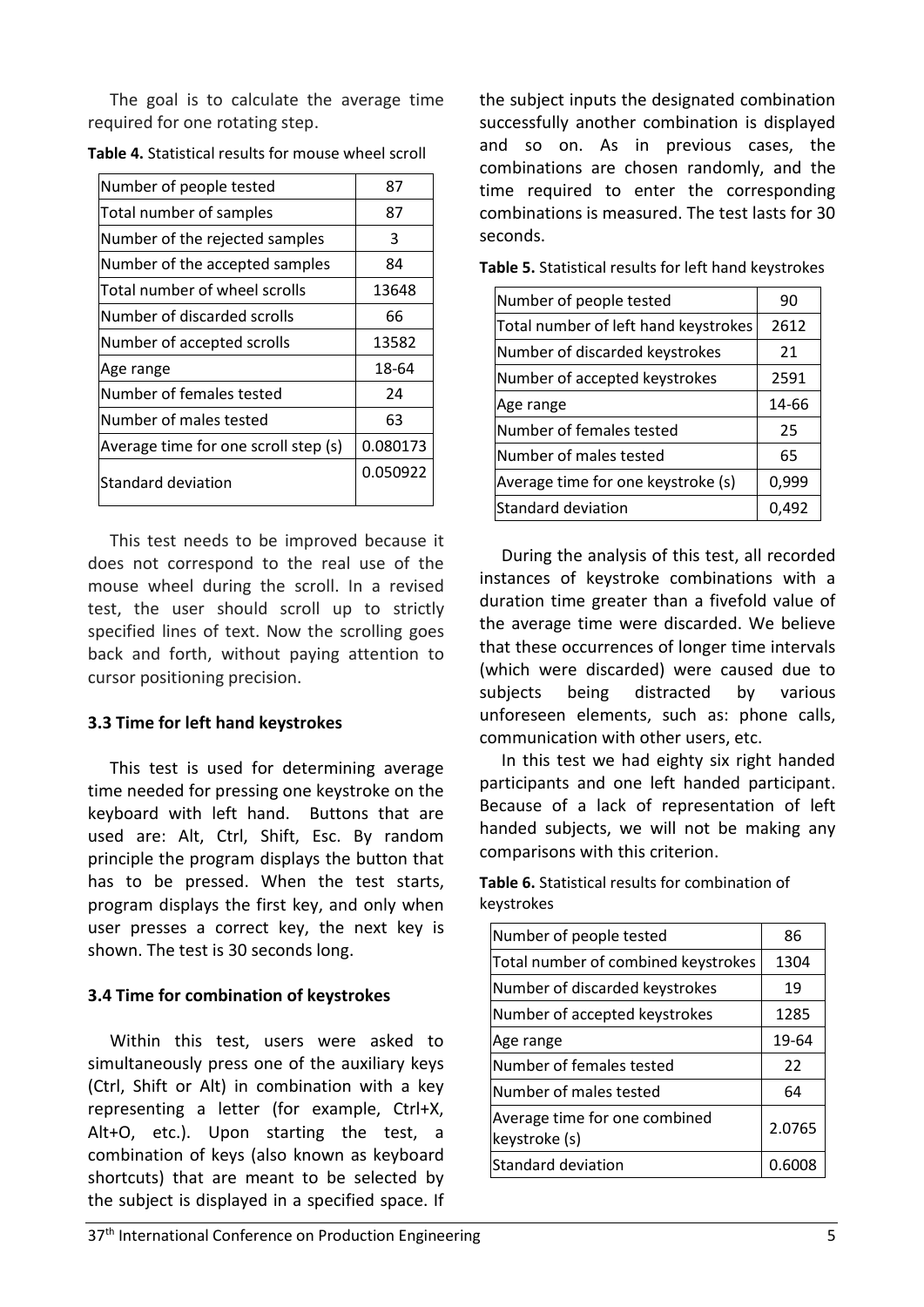# **3.5 Time required for typing regular text**

Within this test, users were asked to type a pre-prepared specific text using both hands (for example, file name or part name). This test accepts all data typed in text box, with all possible mistakes, which makes this test imperfect. The data obtained are stored in the database for further processing. Before processing, two samples with too many errors were discarded. Data processing consists of calculating average times for one keystroke for every user and then average values for all users.

| Number of people tested             | 79    |
|-------------------------------------|-------|
| Total number of text samples        | 874   |
| Number of discarded text samples    | 2     |
| Number of accepted text samples     | 872   |
| Total number of keystrokes          | 25266 |
| Number of wrong keystrokes          | 1534  |
| Number of correct keystrokes        | 23732 |
| Age range                           | 19-64 |
| Number of females tested            | 22    |
| Number of males tested              | 57    |
| Average time for one keystrokes (s) | 0.388 |
| <b>Standard deviation</b>           | 0.179 |

# **3.6 Time required for typing numbers**

The goal of this test is to see how much time it is needed for one keystroke of a number on the keyboard. By random principle the program displays a number made of three whole digits and one or two decimals separated by comma. Upon starting the test program displays the first number. When the user finishes pressing all number keys (and a comma that separates whole from decimal digits), user has to press Enter so the next number can be displayed. The process is repeated for 30 seconds.

# **3.7 Mouse movement speed**

This part of the application monitors the speed at which users move the cursor. The screen displays the small rectangle which needs to be selected with the mouse. After the rectangle is selected, it is drawn on some other part of the screen and the user needs to re-select it. The procedure is repeated 10 times. When choosing the rectangle, the time elapsed since the rectangle appears on the screen up to the moment the user selects that rectangle is recorded. In addition to the time, the distance of the mouse pointers (in pixels) is also being measured.

| Number of people tested             | 77    |
|-------------------------------------|-------|
| Total number of text samples        | 755   |
| Number of discarded text samples    | 25    |
| Number of accepted text samples     | 730   |
| Total number of keystrokes          | 5285  |
| Number of discarded keystrokes      | 175   |
| Number of correct keystrokes        | 5110  |
| Age range                           | 20-58 |
| Number of females tested            | 21    |
| Number of males tested              | 56    |
| Average time for one keystrokes (s) | 0.382 |
| <b>Standard deviation</b>           | 0.172 |

**Table 8.** Statistical results for typing numbers

**Table 9.** Statistical results for mouse movement speed

| Number of people tested           | 97    |
|-----------------------------------|-------|
| Total number of mouse movements   | 872   |
| Number of discarded movements     | O     |
| Number of accepted movements      | 872   |
| Age range                         | 20-58 |
| Number of females tested          | 26    |
| Number of males tested            | 71    |
| Average time for one movement (s) | 1.039 |
| <b>Standard deviation</b>         | 0.215 |

# **3.8 Time for transfer the right hand from the mouse to the keyboard and vice versa**

Within this test, the speed of moving the hand from the mouse to the keyboard and vice versa is determined. The user is shown the rectangle to be selected by the mouse. After choosing the rectangle, he is asked to enter a